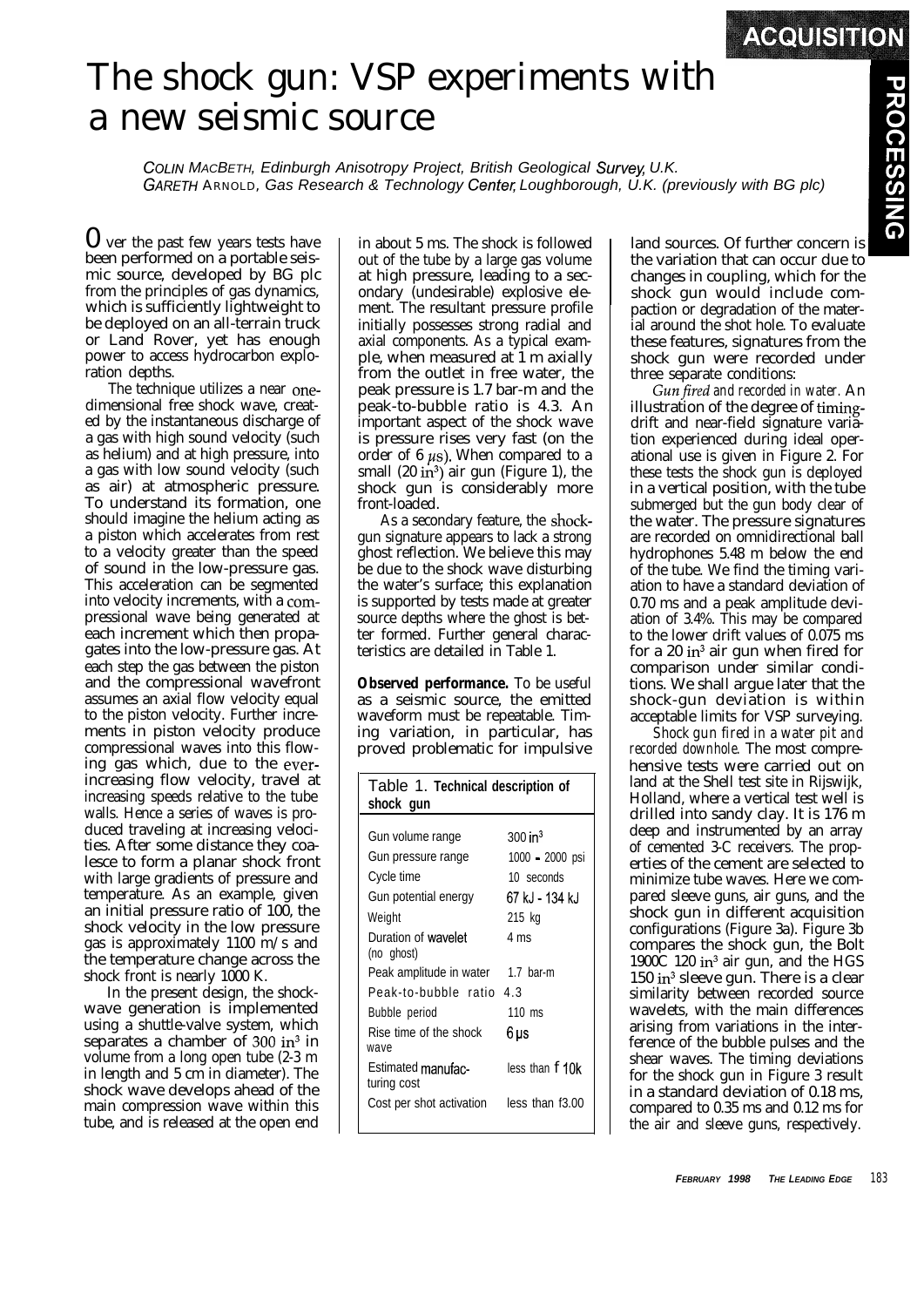

**Figure 1. Tests at Wraysbury reservoir. Near- (5.48 m) and far-field (14.83 m) signatures are recorded from a Bolt airgun with a chamber volume of 20 in3 and the shock gun with its 300 in3 chamber filled with helium. Both guns were fired at 1500 psi into the omnidirectional ball hydrophones which are positioned directly below the source. The air-gun signatures are sampled at50 000 samples/s-and the shock gun at 100 006 samples/s.**



**Figure 2. Repeated far-field signatures for the shock gun at 1500 psi in the Wraysbury tests, together with time breaks, amplitudes, and spectra. The signatures are sampled every l/20 ms. The standard deviation for the timing is 0.70 ms, and 0.058 bar-m for the amplitudes.**

*Shock gun fired in a vertical hole. A* shot hole with a 20-cm diameter was drilled to 3 m. The upper 1.5 m is lined with a l-cm thick plastic pipe to prevent possible collapse which occurs as a consequence of the large gas volume following the initial shock wave. The recorded wavefield is now visually simplified due to the lack of bubble pulse energy. We also found that the shock gun activated with helium at 1500 psi produced timing drift with a standard deviation of 0.51 ms (Figure 3a). Although, as expected, this was larger than the previous tests, the shift remained within a satisfactory tolerance.

Figure 3b shows the average frequency content for compressionaland shear-waves generated from the four test cases. There is a clear 10-Hz peak in the surface and shear-wave spectrum for the three sources shot in the water pit. By comparison, the shock gun in land deployment possesses a similarly positioned but smaller peak and a similar peak Pwave amplitude. Only part of this overall reduction in amplitude is related to the additional offset for this source. Note that the shock gun in land deployment appears to produce additional shear-wave amplitudes in the range of 20 to 40 Hz that are not present in the other modes of deployment. This is also evident from the frequency spectra in Figure *4* for the 3-C VSI?

In our land deployment, shear waves are generated directly from the source as a consequence of interaction between the shock wave and the confining borehole. The exact dynamics of this process and the relationship between the free-space shock wave behavior and the resultant seismic wavefields, require further modeling. In particular, it would be of value to determine the equivalent force system for the force. This would help to make accurate predictions of the seismic wavefield in modeling studies, analyze offset conversion efficiency by more accurately defining its radiation pattern, and guide future modifications. For example, if the shock gun has a major explosive component and the shot hole may be assumed open, the resultant displacement of the farfield may be simulated by the explosion and a vertical dipole acting in the isotropic solid medium. (See "The equivalent force system of a monopole source in a fluid-filled open borehole" by Ben-Menahem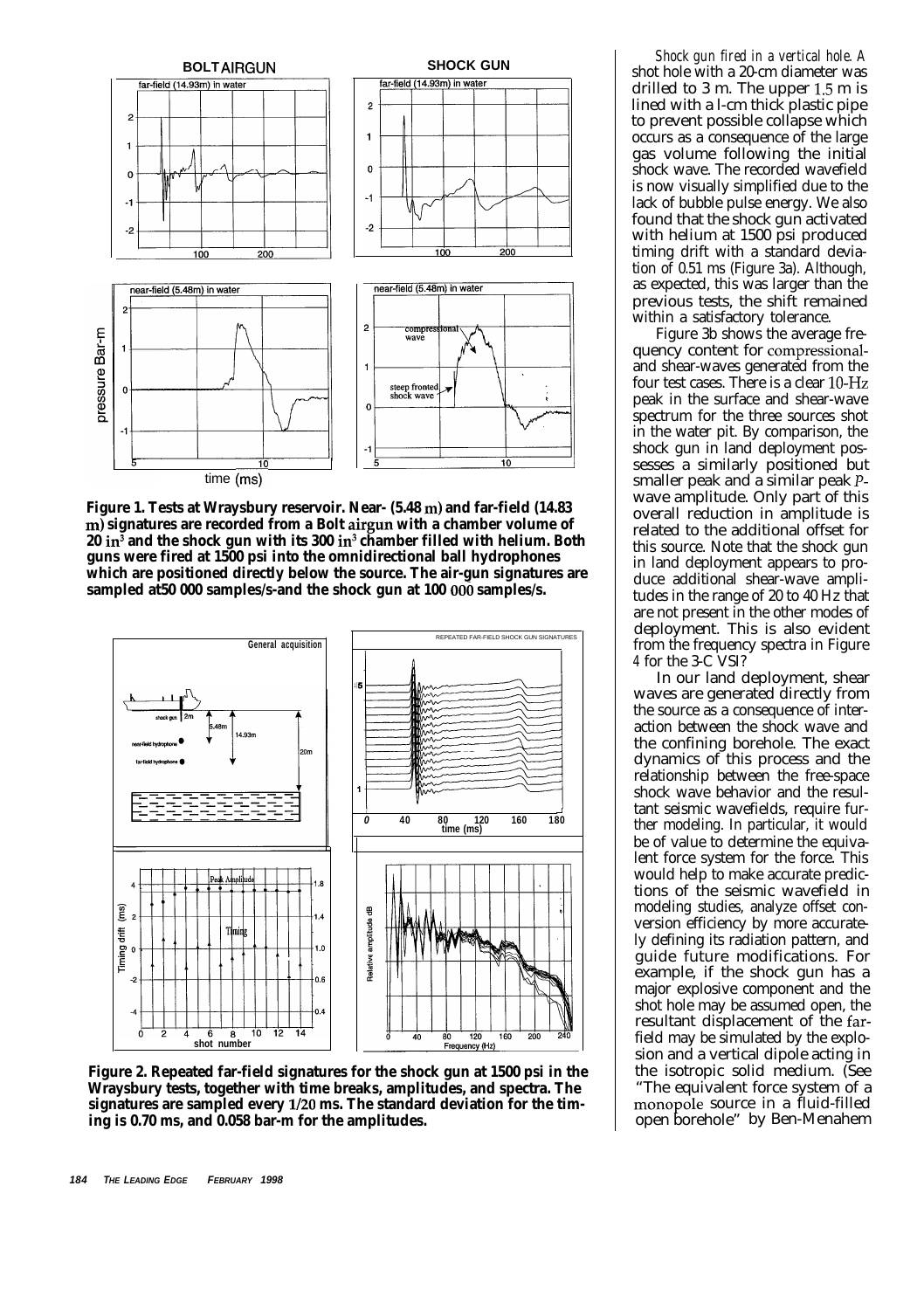and Kostek, GEOPHYSICS, 1995.) Alternatively, if the physical interaction is more akin to an outward radial pressure distributed over the cylindrical wall, then the shear waves may be represented by two horizontal and orthogonal linear dipoles. (See Seismic waves - radia*tion, transmission and attentuation* by J. E. White, McGraw-Hill, 1965). In reality the strong impulse to the bottom of the borehole (a vertical force?), the directional variation of the shock which loads the wall, an additional "dragging" component against the borehole wall due to the boundary layer, and the response of the surrounding near-surface materials mean that the mechanism remains an issue open to further investigation.

It is believed that under certain near-surface conditions the instantaneous nature of the shock somehow helps to stiffen the surroundings to create a more efficient conversion into shear-wave energy to higher frequencies — as seen in Figure 3b. The energy output may be promoted by multiple reflections of the incident shock wave within the water column.

**Changing the gun characteristics.** A major attribute of the shock gun is that the shock wave is very controllable; i.e., the velocity and pressure are very predictable given initial conditions defined by the specific heats, temperature, and pressure of the gaseous constituents. It also possesses a relatively simple structure and could, in principle, be tailored to tune into particular external conditions to maximize the energy coupled to the earth and the frequencies generated. Here we list and explain some known adjustable features and detail their particular constraints.

*Outlet tube size and geometry.* The shock formation distance and boundary layer growth tend to restrict the low-pressure tube length. Beyond a particular threshold, pressure reduction will eventually reduce the propagating shock wave to a fully choked turbulent flow, and the shock velocity departs from its ideal curve. A larger-diameter tube does mean that the boundary layer growth is less influential but makes the device more cumbersome. The current gun is a trade-off between these two factors. The tube diameter also affects the output ratio for the radial to axial velocity and hence can



**Figure 3 (a) Repeated signatures with corresponding time breaks for different sources at the Shell test site. A = land deployment of the**  $300 \text{ in}^3$ shock gun (2-m shot hole);  $B = 300$  in<sup>3</sup> shock gun in water pit;  $C = 120$  in<sup>3</sup> **Bolt airgun in water pit; D = 150 in3 sleeve gun in water pit. Standard deviations for timing drift are 0.51 ms, 0.18 ms, 0.35 ms, and 0.12 ms, respectively. (b) Comparison of P-wave and S-wave amplitude spectra for sources in (a), evaluated by taking the Fourier transform of a short window around the relevant arrival (thus avoiding the bubble pulse).**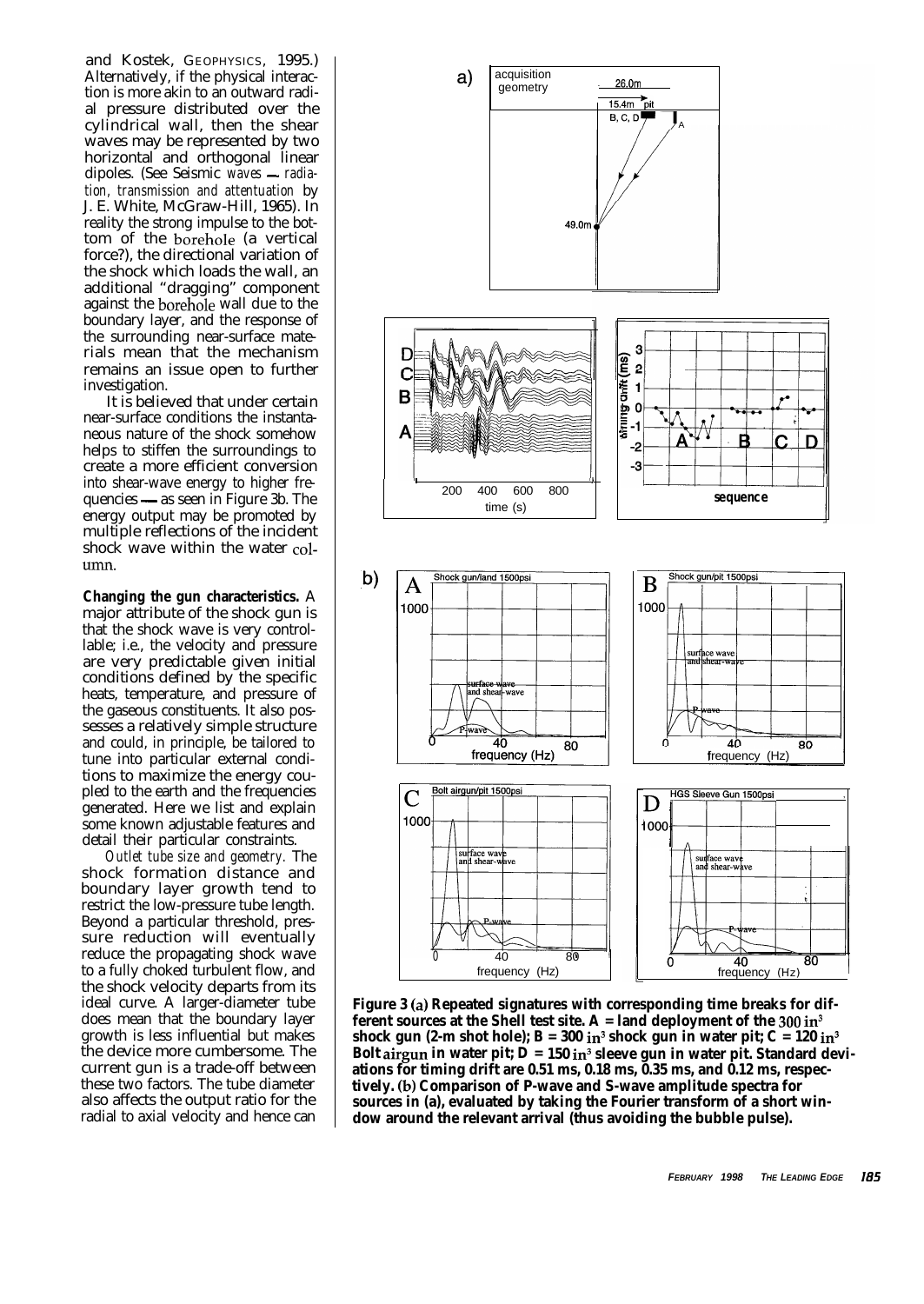

Figure 4. Rotated 3-C data recorded at a depth of 176.5 m in a VSP configu**ration at the Shell test site. The shock gun is operated on land at an offset of 23 m, with two different gases at 1500 psi. The lower part of the diagram shows the resultant amplitude spectra.**

be used to adjust the degree to which the side wall is loaded, thus preventing collapse or changing the equivalent force mechanism. Placing a steel plate in the shock tube itself will spin and deflect the shock wave so that it can be directed at a desired angle against the borehole or containing wall.

Type of gas. It is well known that replacing the helium by a heavier gas such as nitrogen will reduce the overall velocity and pressure amplitude of the generated shock wave. In the shock gun this substitution affects the recorded wavefield as shown in Figure 4, where the gun is operated in a water-filled borehole with both gases at 1500 psi. The difference in overall energy content is noticeable for both the compressional and shear waves. The frequency spectra also show a decrease in the higher-frequency content for the nitrogen. Using mixtures of helium and nitrogen is not a viable solution to the reduction in output energy as

the peak amplitude drops off rapidly as more nitrogen is introduced into the mix. The gun was originally designed for helium, the use of air being expected to affect the timing stability. It is felt, however, that this could be improved in future designs.

Gus pressure. The current shock gun can be operated at any pressure in the range of 1000-2000 psi. Experiments in the marine setting have identified a near-linear relationship between peak amplitude measured on a near-field hydrophone and gun pressure. The effect of operating pressure on the shock wave in the down tube is well understood, showing a general reduction of velocity and pressure with decreasing helium pressure. In experiments where we have directly measured the propagation of the shock wave within the tube, we have found that reducing the gas pressure from 1500 to 800 psi reduced the shock amplitude by 50% and the shock velocity from 1000 m/s to 750 m/s.

*Hole orientation and its implications.* The exact mechanism for shearwave generation by the shock wave and control of this characteristic form an important part of future developments. Taking the system to be simulated by the equivalent-force systems proposed above, the source may be assumed to generate a shearwave polarization aligned parallel to the shot-hole axis (of course, this is an idealization as the medium may be neither isotropic nor homogeneous). Thus it is possible to change the alignment of the emitted shearwave polarization by changing the azimuth of the hole inclination. Multicomponent-source data can thus be created by inclining the shot hole along in-line and then cross-line directions, creating ground motion in orthogonal directions. This concept was tested in field trials at a test site in Marolles, near Paris. This consists of shooting near- and far-offset VSPs with a circular distribution of outwardly inclined shot holes at each source location. The holes are drilled with a portable drilling rig mounted on a tracked vehicle. The unit is capable of drilling at angles between 0 and 60". The recordings from the common receiver groups display a distinct variation which may be linked to a source-polarization change resulting from the shot-hole orientation. As a test of the multicomponent control, we select two sets of multicomponent recordings from orthogonal shot hole azimuths. These are then used in an attempt to numerically simulate the traces expected for the other source hole azimuths (Figure 5). This helps determine the degree of control and predictability, and whether the data could be used in a procedure such as the Alford rotation. Although the overall fit appeared visually satisfactory there is an azimuthal variation in the frequency content and finer structure of the shear waves which is suggestive of a complicated near-surface response. Additional tests indicated that the average timing drift of 1.70 ms from the inclined hole arrangement is more pronounced than for the previous orientations.

**Possible applications.** Some potential practical uses for this method include:

*As a standard seismic source. On* land, due to its compact size, it could allow access to environmentally sen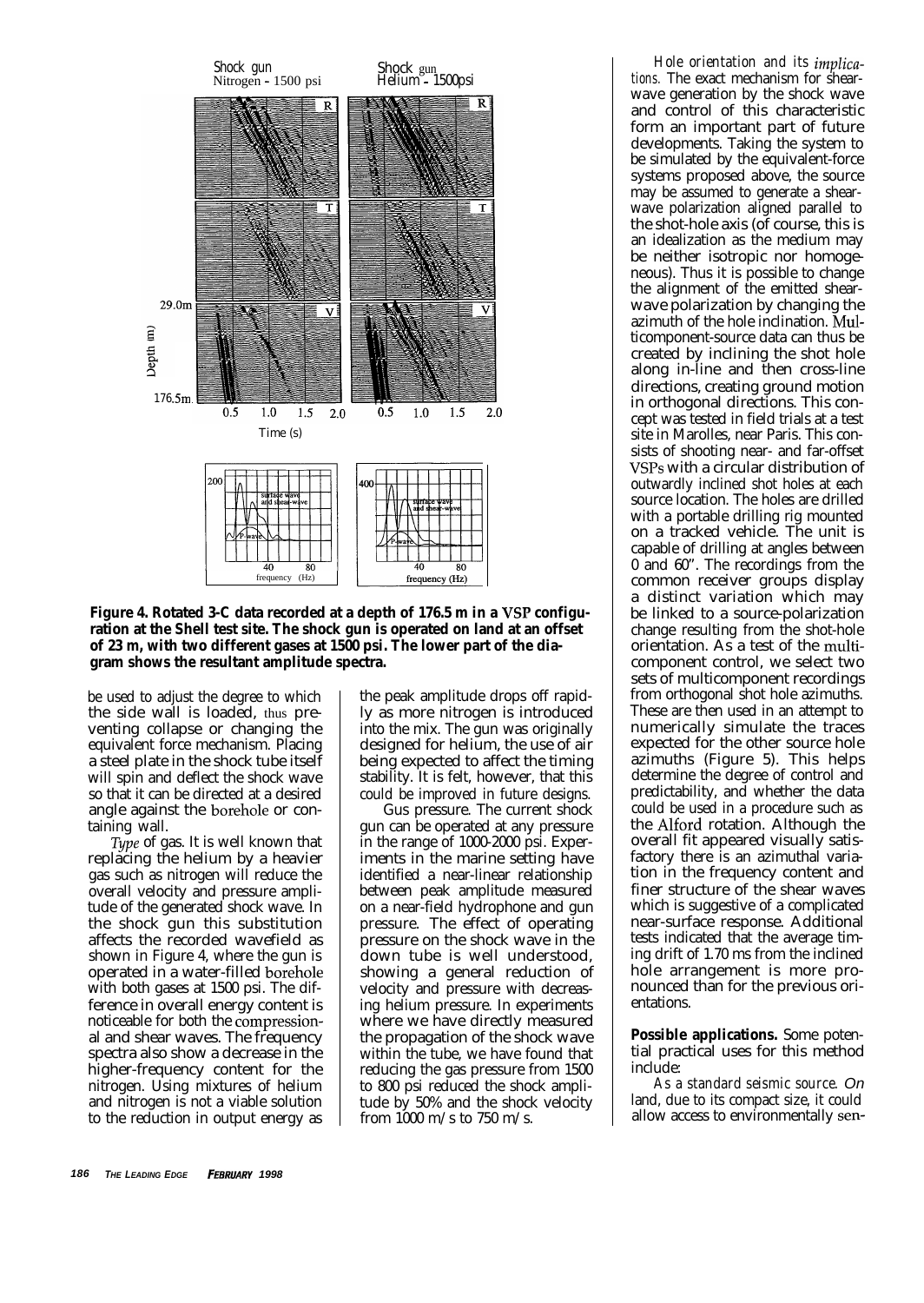sitive areas. The weight, size, and cost also make it attractive for VSPs in remote areas. Also, it may be used where explosives have complications due to political sensitivities. The ability of the device to position the origin of a large energy source at the bottom of a long, predrilled borehole has advantages in many applications; indeed, for VSPs this device may be more desirable than either marine air guns operated in a large pit or buried air guns. We also maintain (as do others) that concerns over drift can be relaxed for VSP applications, because time breaks may be taken from a monitor borehole or a buried reference point. However, for surface seismic, the natural concern is over the conditions of the hole after each activation and its effect on the timing. To put this into perspective using a simple calculation, we consider one spectral component of the signal and stack it with another slightly misaligned component from a separate trace. The resultant amplitude obtained from the stacking procedure may exceed 98% of the desired amplitude at 40 Hz if the drift is no more than 1.60 ms; this is adequately met for the land deployment using a vertical water-filled hole but marginal for the inclined hole.

*A possible multicomponent VSP* source. Multicomponent VSPs yield important information on the rock matrix, stress, and fractures from analysis of seismic anisotropy. A critical component is the ability to control and change the source polarization; this is required for accurate seismic anisotropy estimation using Alford rotation and its variants. However, such surveys (and their surface-seismic counterparts) are not routinely acquired, primarily due to a shortage of appropriate multicomponent equipment. This global distribution has a strong impact on the survey cost for a land VSI? This was brought home by the recent experience of one of the authors in costing equipment rental, shipment, travel, and field crew for VSP acquisition in Asia. In principle, a near-offset multicomponent VSP can be shot in 1-2 days (when fully set up).

However, the sources could not be leased for less than two months. The expense of the survey outweighed its value, and the project was canceled. There are many other, less dramatic examples where this cost equation would equally apply. In



**Figure 5. The Elf test site at Marolles. Top left = horizontal component (X and Y) seismograms recorded for the near-offset VSP configuration with an offset of 27 m into a receiver depth of 1710 m. Each trace corresponds to a shot from the shock gun activated in shot holes inclined at 45" and arranged in a circular shot pattern with 10-m radius at 30" azimuthal intervals (bottom). Top right = Horizontal component traces simulated from the observed data by using recordings from two of the orthogonal source azimuths (arrowed). -**

remote areas, where large truck-operated sources are difficult to maneuver, this situation is exacerbated. Thus, although we recognize the benefits of multicomponent surveying, they are often outweighed by more basic issues. A device is needed to fill the gap, and the ability of the shock gun to operate in inclined holes and create the necessary directional behavior for seismic anisotropy is appealing. Here, just as in standard VSP, the timing drift may be corrected by a shallow borehole monitor allowing complete near-surface correction. Thus, provided directional behavior exists, a multicomponent

subsurface response can be estimated. There are, of course, alternatives for generating shear waves such as using air guns activated in pits, or a standard source near to walls or trenches; however, there is usually insufficient control of the source direction. One way to illustrate the overall requirements for multicomponent surveys is to group commonly available sources on a graph of perceived (our estimated) multicomponent flexibility (Figure 6) versus depth of penetration. Future work could extend the existing location of the shock gun on this graph into the top right of this figure.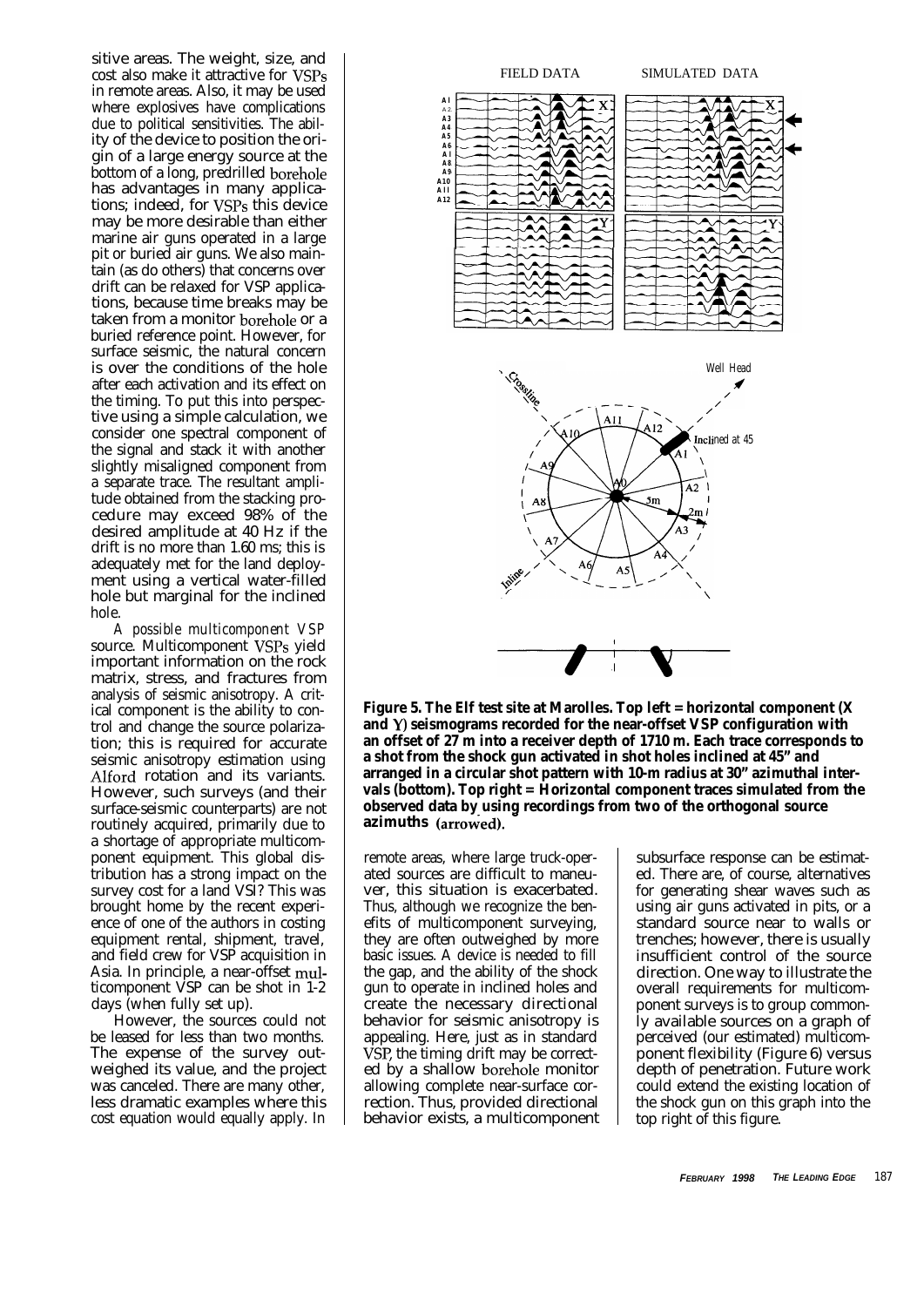

**Figure 6. Our perceived multicomponent flexibility of existing "shear" sources against the depth of penetration. Current devices fall into either lightweight with near-surface applications, or heavy with seismic depths. The shock-gun concept may help develop a lightweight source in the area required for future widespread applications:**  $\mathbf{1} = \text{explosive}$  trench;  $2 = P \&$ **S vibroseis (20-30 tons); 3 = Omnipulse airgun (20 tons); 4 = Marthor weight drop P & SH (20 tons); 5 = shock-gun source (2 tons); 6 = miniribroseis (l-4 tons); 7 = portable vibrators; 8 = hammer devices.**



**Future developments.** The data in this article were taken from six VSP data sets generated with a prototype shock gun. The experience has helped us to identify a number of fundamental improvements needed to fully exploit the gun's potential. These include:

*Shock gun redesign:* (a) reduce gun mass; (b) improve access to internal components; (c) allow variable internal gas volumes; (d) optimize helium efficiency (a heated helium driver would boost shock energy and a combustion-driven shock would allow a reduction of gas consumption); (d) ruggedize connections; (e) reduce firing pulse energy.

*Permanent integration onto an allterrain vehicle:* (a) mounting mechanism to allow simple angled deployment and tapered tube (perhaps telescopic) for mounting / positioning in hole; (b) combined drilling unit/ shock gun on a dual-purpose vehicle; (c) universal tractor mounting to allow low-cost deployment.

In addition, a key feature of the shock gun is its controllability and flexibility, which make the device, or one based on a similar concept, a strong candidate as a basis for future seismic-source developments. However, further tests and modeling are required. In general, the nature and behavior of the nonlinear shock wave interaction with the borehole fluid and solid surroundings are not properly understood and cannot be easily related to seismic efficiency at present. This requires 3-D modeling of the shock wave propagation on high-powered computers. Such studies could help determine when to adjust the shock-wave focusing/ directional control or alter the coupling mechanism and how to properly control the shear-wave polarization. E

*Acknowledgments: We would like to thank Shell research and Elffor use of their test sites for our trials, and Maurice Dicks of* **CGG** *for participating in the Marolles trials and general encouragement. Thanks also to Alec Melvin who had the original idea to develop the shock gun, and also to Patrick Bermingham, Clifl Prescott, Radmila Pedersen-Tatalovic and Steve Hughes of BG plc. for their support and encouragement. This work was published with approval from BG plc., the director of the British Geological Survey, and the sponsors of the Edinburgh Anisotropy Project.*

*Corresponding author: Colin MacBeth, fax* 44 131 667 1877